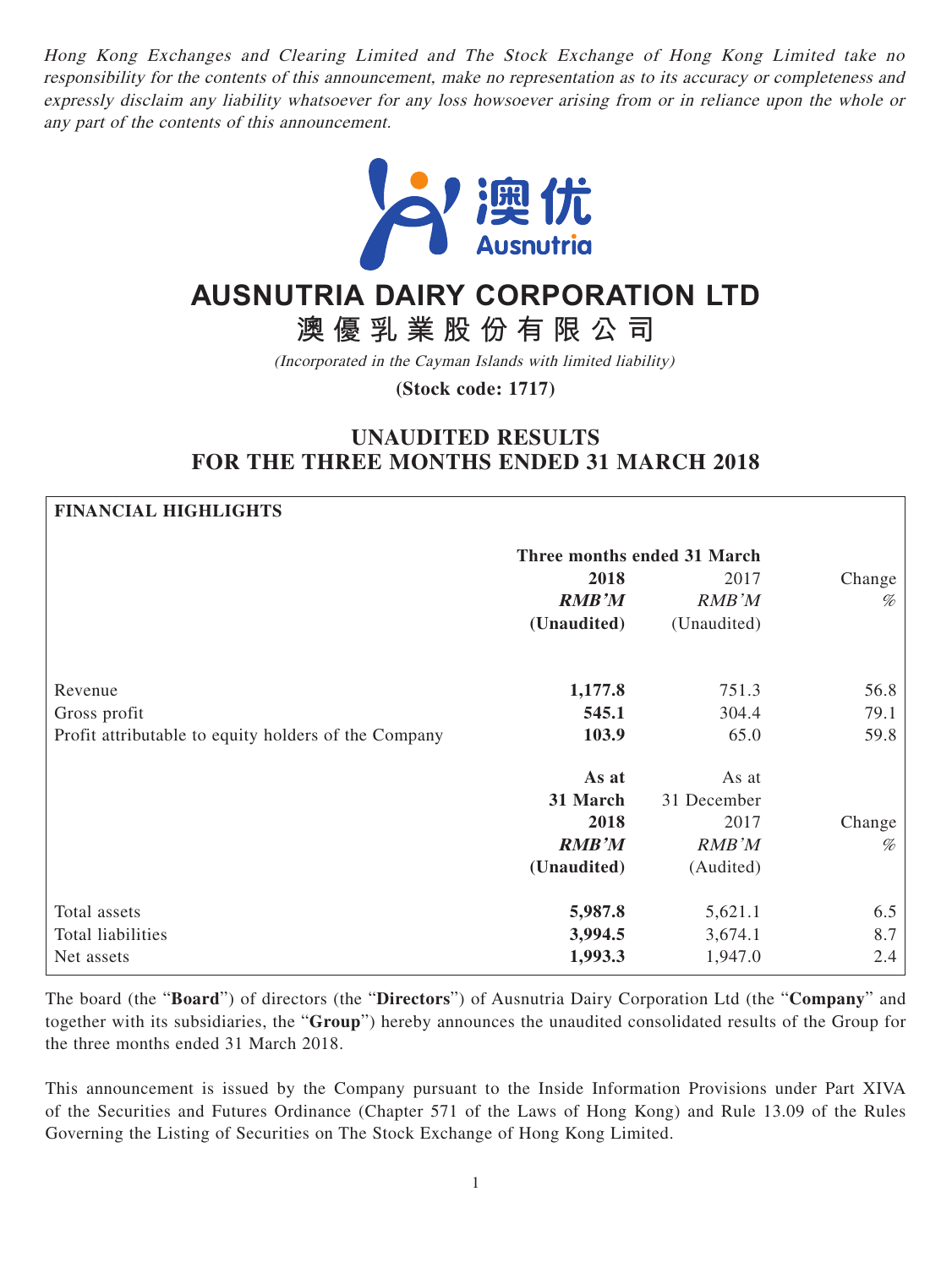## **UNAUDITED CONDENSED CONSOLIDATED STATEMENT OF PROFIT OR LOSS**

For the three months ended 31 March 2018

|                                   | Three months<br>ended 31 March |                        |
|-----------------------------------|--------------------------------|------------------------|
|                                   | 2018<br><b>RMB'000</b>         | 2017<br><b>RMB'000</b> |
|                                   | (Unaudited)                    | (Unaudited)            |
| <b>REVENUE</b>                    | 1,177,766                      | 751,321                |
| Cost of sales                     | (632, 698)                     | (446, 894)             |
| Gross profit                      | 545,068                        | 304,427                |
| Other income and gains            | 9,568                          | 11,584                 |
| Selling and distribution expenses | (327, 355)                     | (168, 177)             |
| Administrative expenses           | (89, 532)                      | (60, 984)              |
| Other expenses                    | (3,790)                        | (2,411)                |
| Finance costs                     | (10,311)                       | (5,998)                |
| Share of profits and losses of:   |                                |                        |
| Associates                        | 3,245                          | 4,436                  |
| A joint venture                   | 2,299                          |                        |
| Profit before tax                 | 129,192                        | 82,877                 |
| Income tax expense                | (19, 129)                      | (13, 470)              |
| PROFIT FOR THE PERIOD             | 110,063                        | 69,407                 |
|                                   |                                |                        |
| Attributable to:                  |                                |                        |
| Owners of the parent              | 103,929                        | 64,991                 |
| Non-controlling interests         | 6,134                          | 4,416                  |
|                                   | 110,063                        | 69,407                 |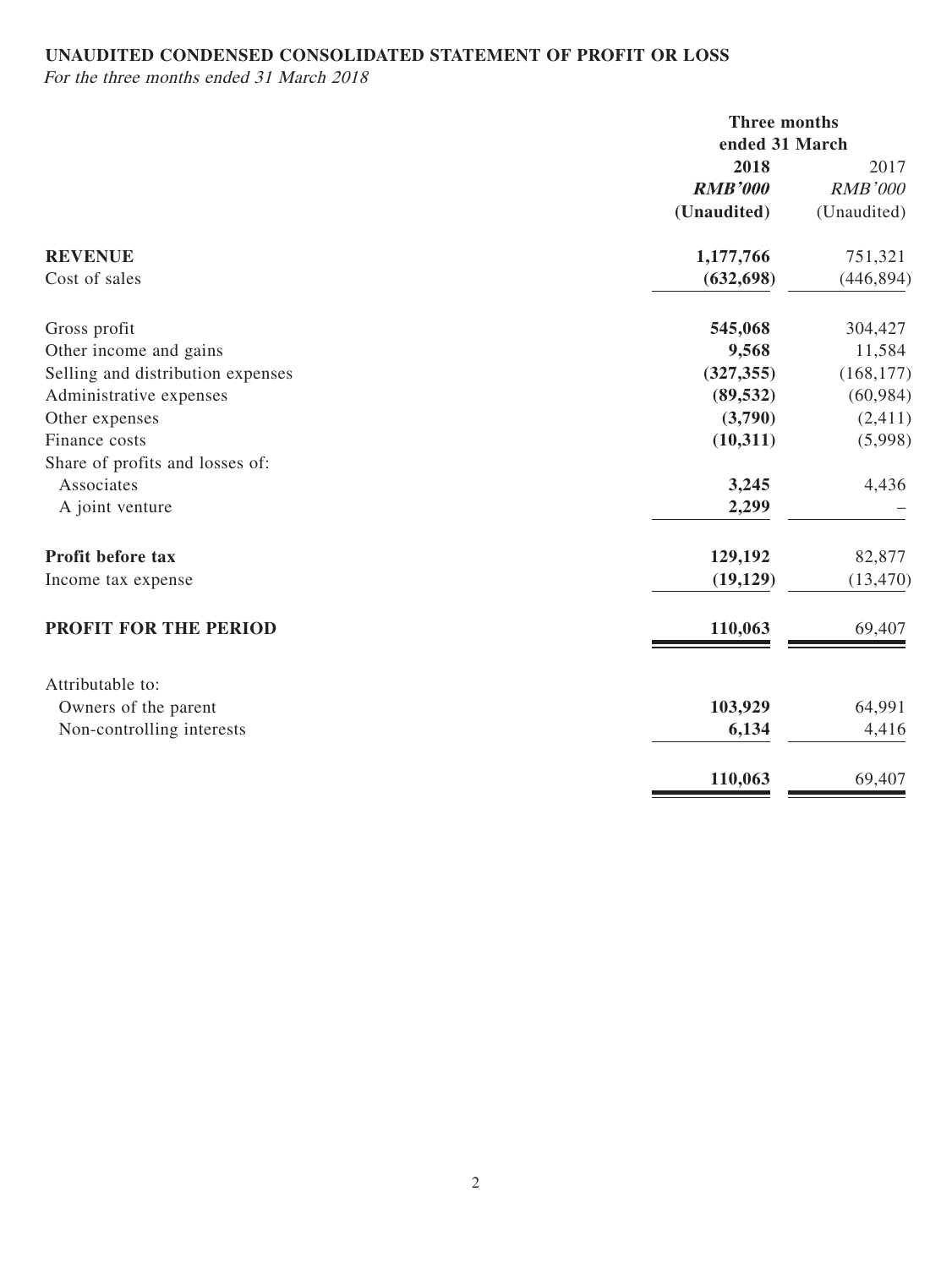## **MANAGEMENT DISCUSSION AND ANALYSIS**

### **Revenue**

For the three months ended 31 March 2018, the Group recorded revenue of RMB1,177.8 million, representing an increase of RMB426.5 million or 56.8%, from RMB751.3 million when compared with the corresponding period in 2017.

An analysis of revenue is as follows:

|                                               | Three months ended 31 March |             |        |
|-----------------------------------------------|-----------------------------|-------------|--------|
|                                               | 2018                        | 2017        | Change |
|                                               | <b>RMB'M</b>                | RMB'M       | %      |
|                                               | (Unaudited)                 | (Unaudited) |        |
| Own-branded formula milk powder products:     |                             |             |        |
| Goat milk (in the People's Republic of China) | 410.1                       | 220.6       | 85.9   |
| Goat milk (elsewhere)                         | 54.1                        | 40.1        | 34.9   |
|                                               | 464.2                       | 260.7       | 78.1   |
| Cow milk (in the People's Republic of China)  | 467.9                       | 256.9       | 82.1   |
|                                               | 932.1                       | 517.6       | 80.1   |
| Nutrition products                            | 22.7                        | 17.5        | 29.7   |
| Others                                        | 223.0                       | 216.2       | 3.1    |
| Total                                         | 1,177.8                     | 751.3       | 56.8   |

### **Profit Attributable to Equity Holders of the Company**

The Group's profit attributable to equity holders of the Company for the three months ended 31 March 2018 amounted to RMB103.9 million, representing an increase of RMB38.9 million or 59.8%, when compared with the corresponding period of RMB65.0 million in 2017. During the review period, the Group incurred some one-off expenses in relation to product distribution (mainly air freight costs) and quality control totalling approximately RMB56.8 million. As a result, the profit attributable to the equity holders of the Company for the three months ended 31 March 2018 has been reduced by approximately RMB42.6 million to RMB103.9 million after taking into account the corresponding tax impacts.